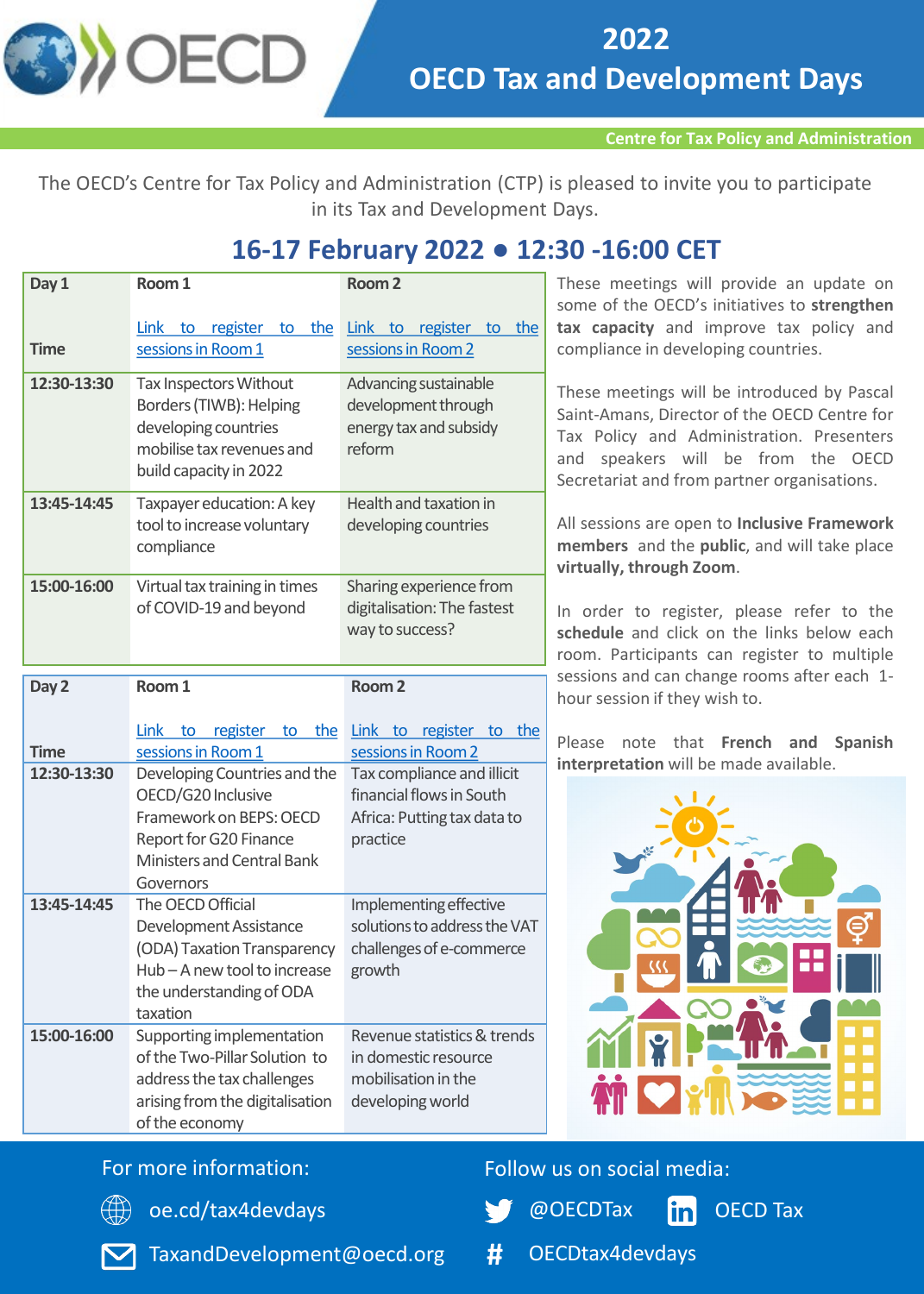

## **Tax Inspectors Without Borders: Helping developing countries mobilise tax revenues and build capacity in 2022**

#### **Room 1 – 12:30-13:30**

The joint OECD/UNDP Tax Inspectors Without Borders (TIWB) initiative has been operating since 2015 and has helped raise over USD 1.4 billion in additional revenues. Originally focused on international tax audit, TIWB programmes now also provide practical hands-on assistance in criminal tax investigation and effective use of automatically exchanged information. This session will showcase experiences from Host and Partner tax administrations, reflect on challenges and progress made over the past year, and present the plans for 2022.

#### **Taxpayer education: A key tool to increase voluntary compliance Room 1 – 13:45-14:45**

Taxpayer education is a valuable tool to build tax morale and voluntary compliance. This session will present the recently published second edition of the OECD's *Building Tax Culture, Compliance and Citizenship*. This report analyses 140 initiatives deployed in 59 countries from around the world, some of which will be presented. The report also provides a typology of approaches to taxpayer education, which will also be presented alongside key questions to address in the design and implementation of taxpayer education initiatives.

#### **Virtual tax training in times of COVID-19 and beyond Room 1 – 15:00-16:00**

The OECD Global Relations Programme in Taxation offers a variety of live and self-paced training activities and tools on a broad range of topics, including tax treaties, transfer pricing, exchange of information and BEPS. This session will provide a guide to this comprehensive and immersive learning experience combining e-learning, live workshops and interactive Q&A sessions, as well as introducing new features of the Knowledge Sharing Platform for Tax Administrations ( $KSP_{TA}$ ).

### **Advancing sustainable development through energy tax and subsidy reform Room 2 – 12:30-13:30**

There is growing recognition of the key role energy taxation can play in meeting climate and development commitments. This session will discuss key findings from the OECD's *Taxing Energy Use for Sustainable Development* work, seeking to raise awareness of the potential of energy tax and subsidy reform to contribute to the attainment of the Sustainable Development Goals.

#### **Health and taxation in developing countries**

#### **Room 2 – 13:45-14:45**

This session will discuss how to finance health systems with tax revenues, and in particular taxes on alcohol, tobacco and sugar-sweetened beverages. It will discuss tax policy design options, the implementation and enforcement of such taxes, and key political economy aspects. The design and revenue raising potential of health taxes will be discussed also in light of the challenges that developing countries are facing to further develop their social protection system.

#### **Sharing experience from digitalisation: The fastest way to success?**

#### **Room 2 – 15:00-16:00**

Digital technology is revolutionising the operating models of tax administrations, and the support needed to implement them. This session will draw on key lessons and examples from the recently published report, *Supporting the Digitalisation of Developing Country Tax Administrations*, with a particular focus on how sharing experience between administrations fits into the big picture of tax administration capacity building. This session will also introduce the OECD's new Digital Transformation Maturity Model as well as the multipartner Inventory of Tax Technology Initiatives.